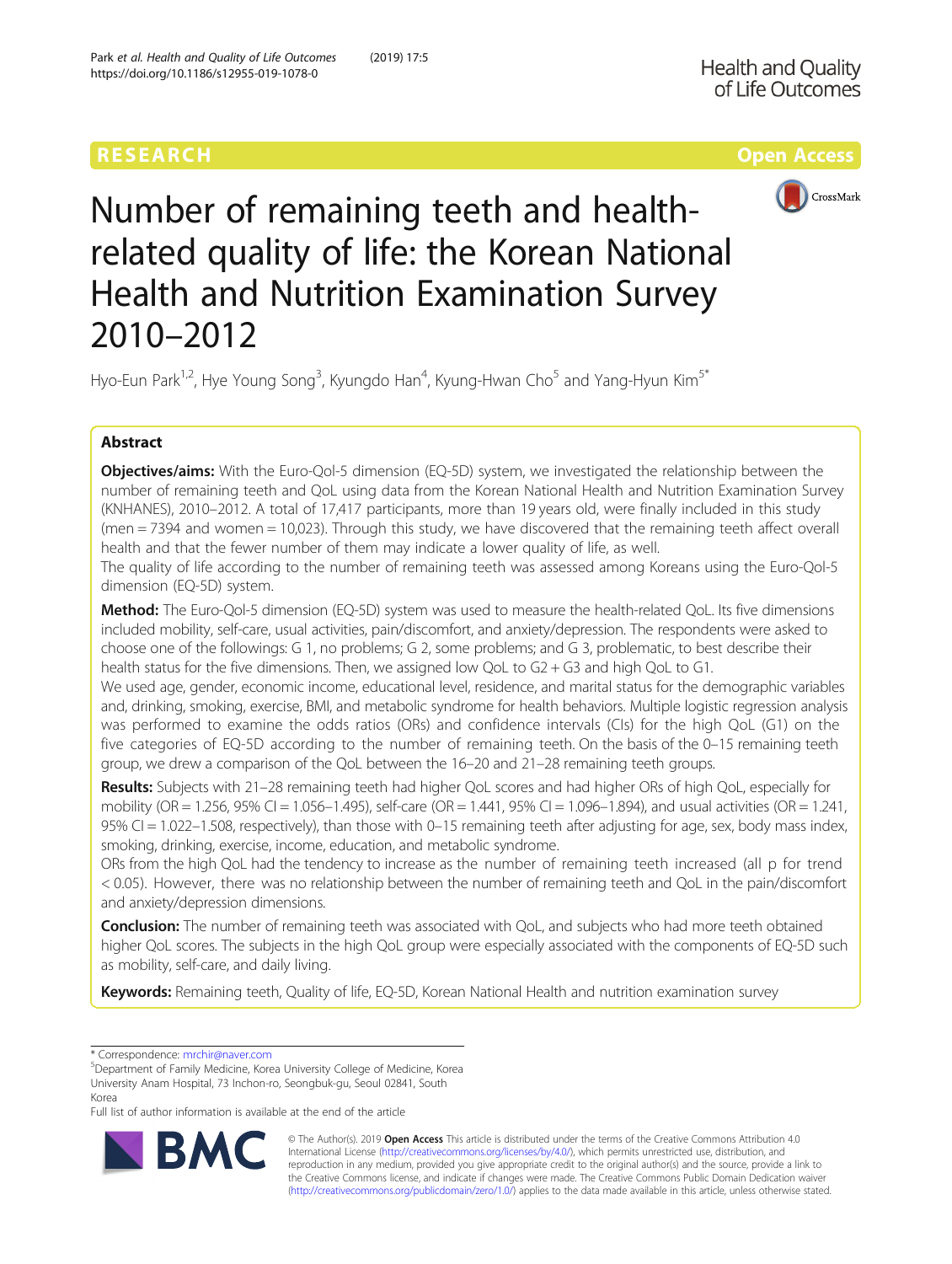## Background

QoL (Quality of life) scales provide both an objective measure of individual well-being and a self-reported measure of satisfaction [[1\]](#page-7-0). Health-related QoL includes elements that may directly influence an individual's physical, psychological, and social health, as well as their general well-being [\[2\]](#page-7-0). Wilson & Cleary defined it as subjective well-being associated with overall life satisfaction and happiness of individuals [[3\]](#page-7-0). Various tools for measuring health-related QoL are also used to evaluate the general effects of healthcare policy on health status [[4,](#page-7-0) [5\]](#page-7-0). Among these tools, the EuroQoL five-dimension questionnaire (EQ-5D) [[6\]](#page-7-0) has been widely used to measure health-related QoL in a simple and comprehensive manner [\[7](#page-7-0)]. The EQ-5D system consists of five sub-domains that measure mobility, self-care, usual activities, pain/discomfort, and anxiety/depression. Assessing the level of each domain helps evaluate the state of quality of life.

Many studies have evaluated the relationship between QoL and chronic diseases such as hypertension and diabetes. People with chronic diseases have lower QoL scores than those without them  $[8-11]$  $[8-11]$  $[8-11]$  $[8-11]$ . Some studies investigated the relationship between QoL and oral health status such as dry mouth, and also revealed an association between poor oral health status and low QoL [[12,](#page-8-0) [13](#page-8-0)]. Moreover, there is a greater possibility that dental caries and periodontal diseases will lead to tooth loss. Which means masticatory and aesthetic functions will experience some accelerating declines. All this will place a limitation on their sociopsychological as well as social functions. Some studies indicated that tooth loss increases the individual's sense of social alienation and isolation and as a result, exerts a negative influence on their QoL. [[14](#page-8-0)–[16\]](#page-8-0). Previous studies examined tooth loss and health-related QoL in the elderly and showed that there were inverse associations between them [[17](#page-8-0), [18](#page-8-0), [19](#page-8-0)]. In addition, regarding the loss of teeth, those who experienced tooth loss and masticatory discomfort were reported to have lower health-related quality of life; the quality of life among the elderly seemed to be more affected than among those middle-aged [\[20,](#page-8-0) [21\]](#page-8-0).

However, Fontanive et al. found no relationship between the number of remaining teeth and elements of health-related QoL [\[22](#page-8-0)]. Thus, the relationship between tooth loss and QoL remains unclear. Moreover, since most of the previous studies have targeted the elderly subjects, there have been insufficient studies designed for the whole adult population.

The EQ-5D is one of the most commonly used and of the simplest questionnaire tools to measure the overall health status as well as the quality of life. However, the validity and reliability of other QOL tools have yet to be established, so we have adopted the Korean version of EQ-5D for it has been verified by the National Health and Nutrition Examination Survey. With the qualified tool, we have investigated the health-related QoL and the number of remaining teeth in the Korean adults using data from the KNHANES (Korean National Health and Nutrition Examination Survey) during the period of 2010–2012.

## **Methods**

## Data collection and study population

The KNHANES used rolling samples and a stratified, multistage probability sampling design based on age, sex, and region in order to accurately represent the non-institutionalized civilian population of Korea. To ensure consistent and reliable performance and to reduce bias in the interviews and surveys, the KNHANES used a technical investigation team comprising of a nurse, a nutritionist, and a health science major, whose investigative performance had been regularly verified and maintained through training and field quality control.

The sampling framework of the Korean National Health and Nutrition Examination Survey was based on the most recent population census data available at the time of sample design. Representative samples were extracted from those who were more than one-year-old living in Korea. However, the data on population and housing census were outdated at the time of the design (2010–2012), so the resident population and apartment complex survey data were used as an extraction frame. For the sampling method, the two-stage stratification method was used with district and household as the first and second extraction units.

The 5th KNHANES consisted of 25,534 respondents and the study included participants aged 19 years or older; 5935 participants were under 19 years old and 2182 non-respondents were excluded. Finally, a total of 17,417 (men = 7394 and women = 10,023) valid participants completed the basic questionnaires, anthropometric and biochemical measurements.

The results from the sample data of the 5th KNHANES (2010–2012) were representative of the Korean population. To obtain unbiased estimation results, we used a composite sample analysis module that took into account the weighting, stratification, and cluster variables. Weights were calculated using design weights reflecting the sampling rate, non-response adjustment, post-stratification, and extreme weighting. For the stratification variable, we used a variance estimation layer that integrated some sample design layers. For the colony variables, the first extraction unit was used.

The KNHANES received annual deliberation and approval from the institutional review board of the Korea Centers for Disease Control and Prevention (2010- 02CON-21-C 2011-02CON-06-C 2012-01EXP-01-2C). All participants gave their written consent.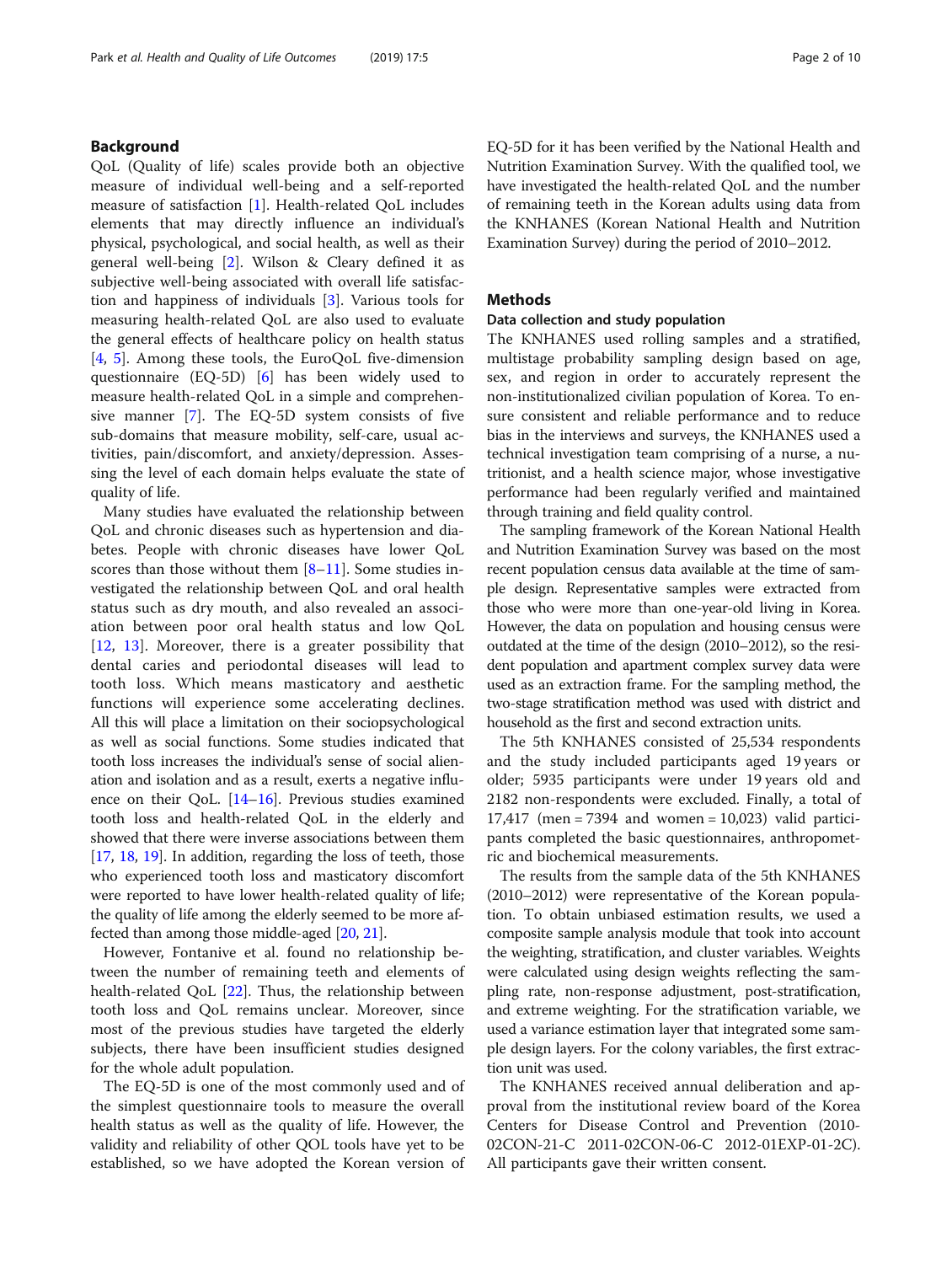Sociodemographic variables and general health behavior Trained interviewers recorded sociodemographic and lifestyle variables for the participants. Education level was categorized into two groups, high school graduates or higher (education ≥13 years). Household income was calculated by standardizing monthly income by the number of family members (monthly income/number of family members). a.

The average monthly household income was divided by 4 quartiles. And the income was classified as follows: 'Under 1 million won (US 928.1\$)', 'Over 1 million won  $\sim$  2 million won (US 18,57.01\$), 'Over 2 million won  $\sim$  3 million won (US 2785.52\$), and 'over 3 million won'. For your information, Korea's minimum wage has now been 7530 won per hour (US 6.72/1 h).

The residence type was divided into two, rural or urban areas. Alcohol consumption was categorized into two groups in accordance with their answers on the self-report questionnaire: monthly alcohol use or not within the last year  $[23]$  $[23]$ . For smoking, the subjects were categorized into two groups in accordance with their answers on the self-administered questionnaire: current smoker or not. Exercise status was based on responses to a modified form of the International Physical Activity Questionnaire for Koreans, with individuals regarded as regular physical exercisers if they performed moderate exercises more than five times a week, over 30 min per session, or performed vigorous exercises more than three times a week, over 20 min per session [[24](#page-8-0)].

#### Anthropometric measurements

We measured waist circumference to the nearest 0.1 cm on a horizontal plane at the midpoint between the costal margin and the iliac crest at the end of normal expiration. Height and weight were measured to the nearest 0.1 cm and 0.1 kg, respectively, with the subject wearing lightweight clothing. The body mass index (BMI) was calculated by dividing weight in kilograms by height in square meters (kg/m<sup>2</sup>). We measured systolic and diastolic blood pressure (BP) three times using a standard mercury sphygmomanometer (Baumanometer; W. A. Baum Co., Inc., Copiague, NY, USA). Blood pressure was measured twice at five-minute intervals and its measurements were averaged for analysis. Blood pressure was measured three times, in total, and the secondary and tertiary mean blood pressures were used as final systolic and diastolic blood pressure.

## Biochemical measurements

After a minimum of 8 hours of fasting, blood samples were obtained. The serum enzyme levels of TC, TG, LDL-C, and HDL-C in the blood samples were measured using a Hitachi Automatic Analyzer 7600 (Hitachi, Tokyo, Japan) after the samples were delivered to the Central

Testing Institute in Seoul, Korea. The LDL-C level was calculated using the Friedewald's formula in subjects with a TG level  $\leq 400$  mg/dL and was measured using commercially available kits (Cholestest® LDL; Sekisui Medical, Tokyo, Japan) in subjects with a TG level > 400 mg/dL. The fasting blood glucose level was measured after they fasted for 8 hours or more. In addition to fasting blood glucose, the hemoglobin A1c test was also performed. Fasting blood glucose was measured with Tosoh G8 (Tosoh/Japan) using the high-performance liquid chromatography method and with HLC-723G8 HbA1C kit.

#### The number of remaining teeth

In the 5th KNHANES, the applicants visited the mobile examination center; dentists collected the information on the applicants' teeth condition and on the distribution of their teeth while examining their oral cavities.

Since July 2007, the Center for Disease Control and Prevention (KCDC) established the 'Specialized Survey Team' in order to carry out a stable investigation with the introduction of the survey system throughout the year. The Specialized Survey Team consisted of specialists/researchers; nurses, nutritionists, dentists, and health science students.

Meanwhile, in counting the total number of remaining teeth, the third molars were excluded. The participants were then classified into one of the three groups based on the number of remaining teeth:  $\leq 15$ , 16–20, or 21–28 [[25,](#page-8-0) [26\]](#page-8-0). For your reference, the average number of teeth of an individual is 28 except for some wisdom teeth. Of them, molar teeth play a key role in chewing and consuming food. Under the situation, if you have 8 M pulled out, 4 from maxilla (upper jaw) and 4 from mandible (lower jaw), you will finally have 20 teeth of 28 in total. This means, given that food consumption fills a large part of your life, you may miss out on a big opportunity to lead a happier life in a way. Thus, this is partly why most previous studies have classified teeth groups according to the number of molars.

And, as mentioned earlier, on the basis of the 0–15 remaining teeth group, we drew a comparison of the QoL between the 16–20 and 21–28 remaining teeth groups.

As part of quality control, training was provided by the examiners. This is to minimize measurement errors in the number of remaining teeth.

## Measuring QoL

To examine health-related QoL, this study utilized the EQ-5D system, which was developed by the EuroQoL group for clinical and economic evaluation [\[6](#page-7-0), [27,](#page-8-0) [28](#page-8-0)]. The EQ-5D is divided into five dimensions. They include mobility, self-care, usual activities, pain/discomfort, and anxiety/depression. The respondents were asked to choose one of the followings: G 1, no problems; G 2, some problems; and G 3, problematic, to best describe their health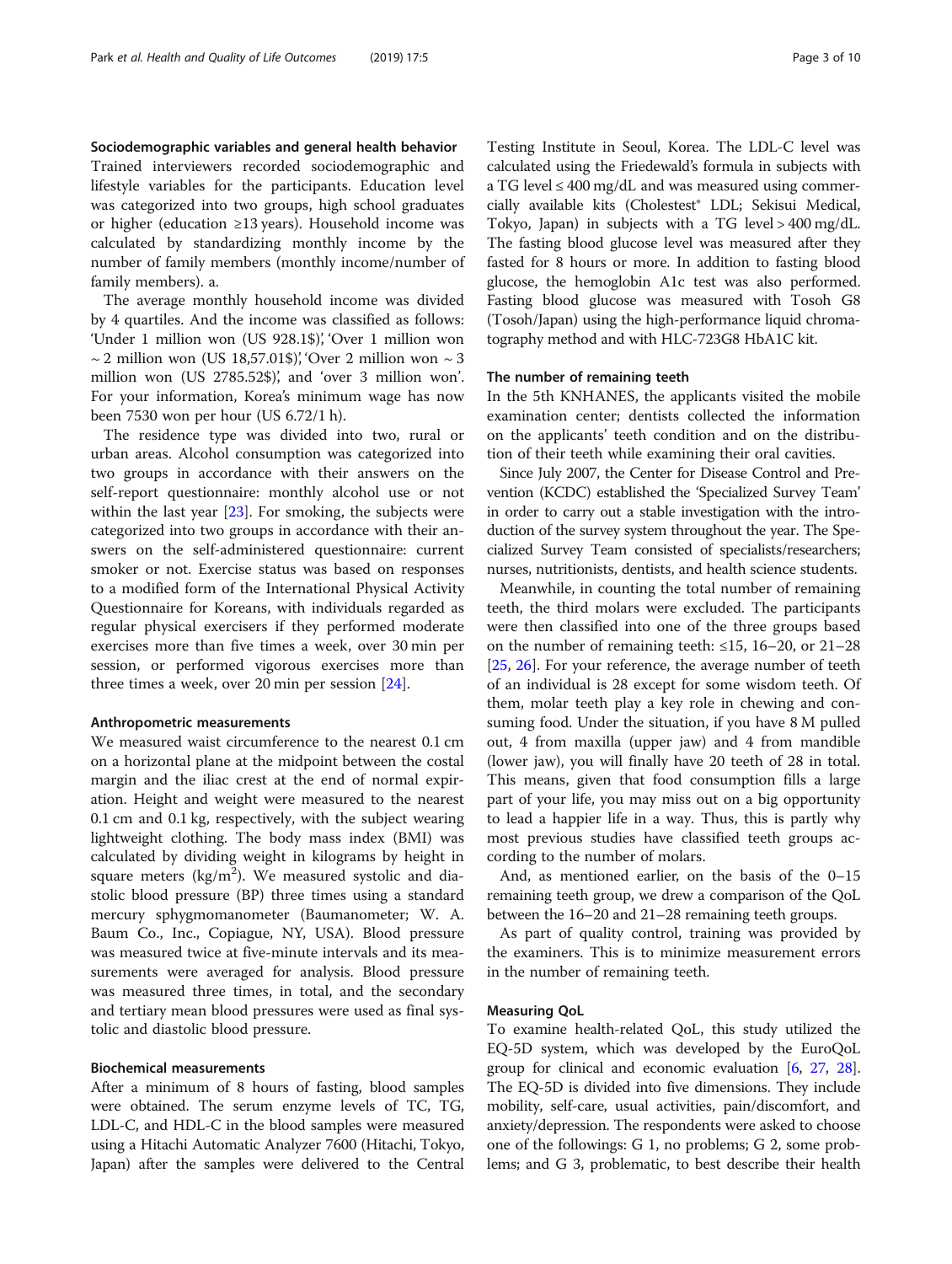status for the five dimensions. Then, we assigned low QoL to G2 + G3 and high QoL to G1. This study calculated the total score and five categories in different method. According to the weight of Center for Disease Control and Prevention in Korea, the five items of EQ-5D index are converted to 15 points (highest score) making the total score 1. In table3, instead of adding up the Euro-Qol 5 score, we used each score of 5 categories of Euro-Qol 5.

## Metabolic syndrome

The presence of metabolic syndrome is determined by the guidelines of the American Heart Association/National Heart, Lung, and Blood Institute Scientific Statement Criteria for Asians [\[29\]](#page-8-0). To be diagnosed as having metabolic syndrome, three or more of the following criteria must be fulfilled: (1) waist circumference  $\geq 90$  cm in men and  $\geq 80$  cm in women; (2) fasting triglycerides ≥150 mg/dL or the use of lipid-lowering medication; (3) high-density lipoprotein cholesterol < 40 mg/dL in men and < 50 mg/dL in women or the use of medication; (4) blood pressure  $\geq$  130/85 mmHg or the use of antihypertensive agents; and (5) fasting blood glucose ≥100 mg/dL or the current use of antidiabetic drugs.

## Statistical analysis

Complex sample analysis was conducted using SAS version 9.3 (SAS Institute Inc., Cary, NC, USA). SAS survey procedures were used to reflect the complex sampling design, and the sampling weights for the KNHANES were applied to provide nationally representative prevalence estimates. For the general characteristics of the sample population, statistical differences in means ± standard errors (SEs) for continuous variables and percentages (SEs) for categorical variables were identified using one-way ANOVAs and chi-square tests, respectively. ANOVA was performed to identify differences in the number of teeth in relation to the three levels of self-reported health status (G1, G2, and G3) in the EQ-5D index. Chi-square tests were used to determine whether the number of teeth affected the percentage of respondents who reported low QoL  $(G2 + G3)$ . T-tests and Chi-square tests were conducted to assess the relationship between the number of teeth and the presence of metabolic syndrome and having a low QoL. Multiple logistic regression analysis was performed to examine the odds ratios (ORs) and confidence intervals (CIs) for the high QoL (G1) on the five categories of EQ-5D according to the number of remaining teeth. The adjusted covariates were age, sex, BMI, smoking, drinking, exercise, income, education, and metabolic syndrome. And we performed linear trend test. P values less than 0.05 were considered statistically significant and all statistics were conducted using two-tailed tests.

## Results

Table [1](#page-4-0) shows the general characteristics of the three groups according to the number of remaining teeth. The

5th KNHANES included a total of 25,534 respondents. To be more specific, the study included participants aged 19 or older; 5935 participants were under 19 years old and 2182 non-respondents were excluded.

Subjects with 0–15 remaining teeth were the oldest (69.6 years) and had the lowest BMI  $(23.5 \text{ kg/m}^2)$ . Also, they had the lowest proportion of men, alcohol intake, regular exercise, education ≥13 years, urban living, and having a spouse (all  $p < 0.001$ ), but the proportion of the lowest income (Q1) was the highest. Subjects with 21– 28 remaining teeth were the youngest (42.07 years) and had the highest proportion of men, current smoking, alcohol intake, regular exercise, education ≥13 years, urban living, and having a spouse (all  $p < 0.005$ ), but they had the lowest WC and proportion of income (Q1) and metabolic syndrome (all  $p < 0.001$ ). The EQ-5D score was the lowest in the subjects with 0–15 remaining teeth  $(0.850 \pm 0.005)$ , followed by the subjects with  $16-20$ remaining teeth  $(0.897 \pm 0.006)$ , and the highest in the subjects with 21–28 remaining teeth  $(0.960 \pm 0.001)$  ( $p < 0.001$ ).

Table [2](#page-5-0) shows the mean number of remaining teeth according to the five dimensions of EQ-5D divided into three levels (G1 to G3). In all five dimensions, G1 had the highest number of remaining teeth and G3, the lowest number of them (all  $p < 0.001$ ).

The groups divided by the number of remaining teeth were classified into those with high QoL (G1) and with low  $\text{OoL}$  (G2 + G3), and the odds ratios of the groups were compared in accordance with the five dimensions of the EQ-5D. This study calculated the total score and five categories in different method. According to the weight of Center for Disease Control and Prevention in Korea, the five items of EQ-5D index are converted to 15 points (highest score) making the total score 1. In logistic regression, it used each score of five areas of EURO-Qol instead of using EURO-Qol five total score.

Table [3](#page-5-0) describes the details. There was a significant tendency to increase in the mean EQ-5D score as the number of remaining teeth increased (p for trend < 0.001). The OR for high QoL was more than 1 at mobility, self-care, and usual activities in the subjects with 21–28 remaining teeth (OR; 95% CI = 1.256;1.056–1.495, 1.441;1.096–1.894, and 1.241;1.022–1.508, respectively). These values tended to increase as the number of remaining teeth increased (all p for trend < 0.05).

Regarding the dimension of mobility(LQ-1EQL), it has been discovered that groups with more teeth had the linear trend of the increasing odds ratios for mobility  $QoL(p)$  for Trend = 0.011). Also, compared to the group with  $0~15$  remaining teeth, the group with  $21~28$  experienced 1.256 times higher odds ratios for mobility QoL(LQ-1EQL) (95% CI: 1.056–1.495).

In a similar vein, for the dimension of self-care (LQ-2EQL), it has been found that groups with more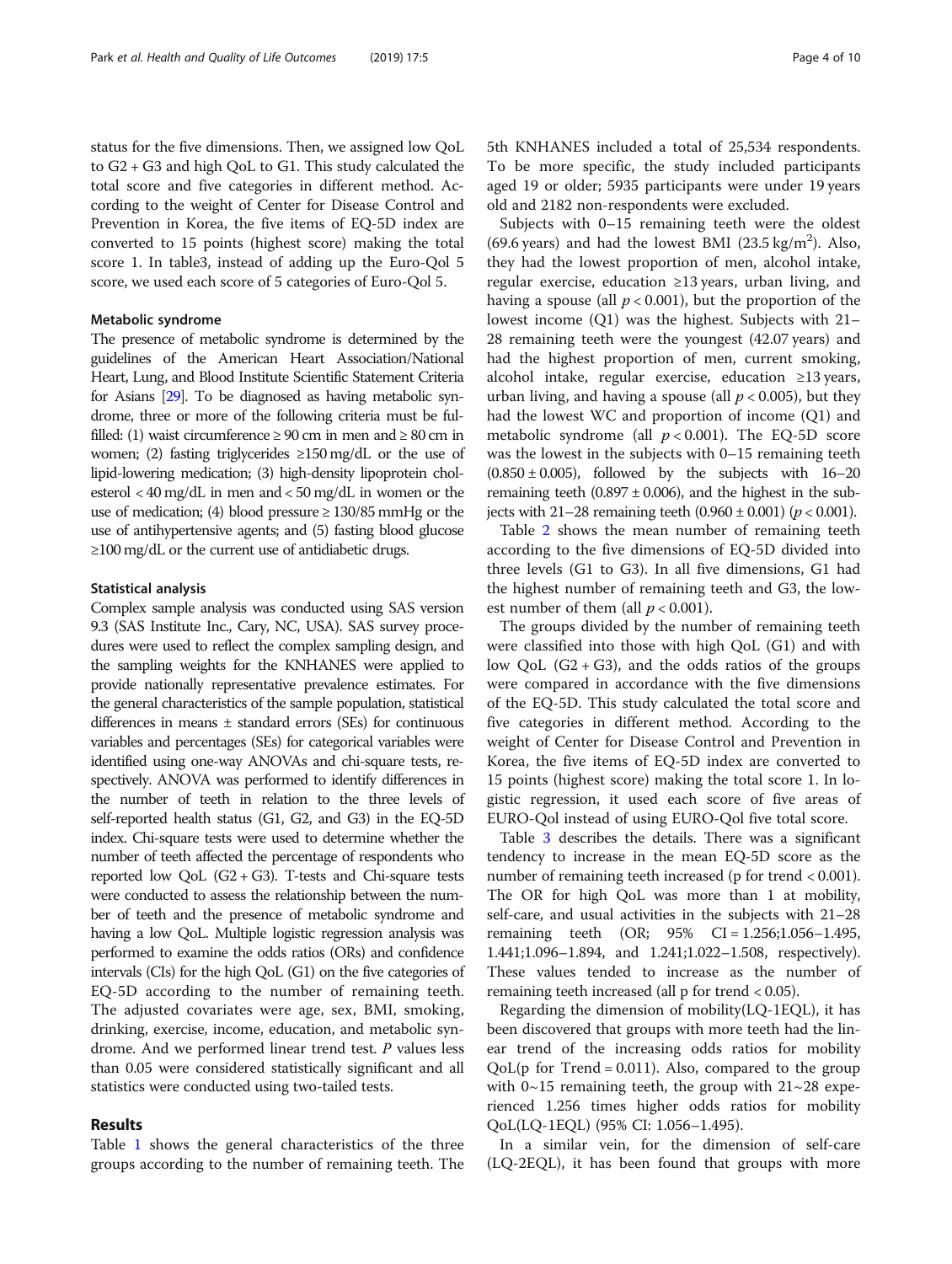<span id="page-4-0"></span>Table 1 Descriptive statistics for the sample according to the number of remaining teeth

| Variables                          | Number of remaining teeth |                   |                   |         |  |
|------------------------------------|---------------------------|-------------------|-------------------|---------|--|
|                                    | $0 - 15$                  | $16 - 20$         | $21 - 28$         |         |  |
| Unweighted n                       | 2169                      | 1068              | 7186              |         |  |
| Age (years)                        | $69.6 \pm 0.31$           | $62.3 \pm 0.51$   | $42.1 \pm 0.19$   | < 0.001 |  |
| Men (yes, %)                       | 43.8(1.3)                 | 47.4 (1.9)        | 50.0(0.4)         | < 0.001 |  |
| BMI ( $kg/m2$ )                    | $23.5 \pm 0.09$           | $24.3 \pm 0.13$   | $23.7 \pm 0.04$   | < 0.001 |  |
| Waist circumference (cm)           | $83.1 \pm 0.28$           | $84.6 \pm 0.35$   | $80.7 \pm 0.14$   | < 0.001 |  |
| Current smoking (yes, %)           | 21.1(1.2)                 | 19.8(1.5)         | 24.2(0.5)         | 0.004   |  |
| Alcohol intake (yes, %)            | 37.2(1.3)                 | 45.9(1.8)         | 61.1(0.6)         | < 0.001 |  |
| Regular exercise (yes, %)          | 14.3(1.1)                 | 19.1(1.5)         | 20.1(0.5)         | < 0.001 |  |
| Income $(Q1)$ (yes, %)             | 48.6 (1.5)                | 34.3(1.9)         | 11.8(0.5)         | < 0.001 |  |
| Education $\geq$ 13 years (yes, %) | 19.1(1.2)                 | 30.2(1.9)         | 78.3 (0.6)        | < 0.001 |  |
| Urban living (yes, %)              | 60.7(2.9)                 | 69.8(2.9)         | 82.6 (1.6)        | < 0.001 |  |
| Having a spouse (yes, %)           | 65.6(1.3)                 | 77.8 (1.7)        | 81.8(0.8)         | < 0.001 |  |
| Metabolic syndrome (yes, %)        | 48.9 (1.5)                | 49.8 (2.0)        | 22.8(0.4)         | < 0.001 |  |
| EQ-5D                              | $0.850 \pm 0.005$         | $0.897 \pm 0.006$ | $0.960 \pm 0.001$ | < 0.001 |  |

Data presented as mean  $\pm$  SE or percentage (SE)

The p-values were obtained by one-way analysis of variance or chi-square test

EQ-5D: The EuroQoL five dimension questionnaire (Mobility, Self-care, Usual activities, Pain/discomfort, Anxiety/depression)

teeth had the linear trend of the increasing odds ratios for self-care QoL (p for Trend = 0.009). Also, compared to the group with  $0 \sim 15$  remaining teeth, the group with 21~18 experienced 1.441 times higher odds ratios for self-care QoL (LQ-2EQL) (95% CI: 1.096–1.894).

With regard to the dimension of usual activities (LQ-3EQL), groups with more teeth had the linear trend of the increasing odds ratios for usual activities QoL (p for Trend = 0.029). Likewise, compared to the group with  $0 \sim 15$  remaining teeth, the group with remaining 21~18 experienced 1.241 times higher odds ratios for usual activities QoL (95% CI: 1.022–1.508).

However, there was no correlation between the number of remaining teeth and two categories of EQ-5D (pain/discomfort and anxiety/depression).

## **Discussion**

This study has indicated an association between the number of remaining teeth and health-related QoL assessed through the EQ-5D index. Subjects with 21–28 remaining teeth had higher QoL scores and had higher ORs of high QoL, especially for mobility, self-care, and usual activities than subjects with 0–15 remaining teeth after adjusting for all covariates [[12](#page-8-0), [18,](#page-8-0) [30,](#page-8-0) [31](#page-8-0)]. Thus far, many studies have investigated the relations of tooth loss and HRQoL based on self-reported tooth loss and the presence of metabolic syndrome. Against the background, in this study, the subjects had a checkup for their teeth by dentists. That is, this study analyzed the number and status of remaining teeth using data that was not based on self-reports but was obtained through

examination by trained dentists. Therefore, it is expected to have as accurate results as it can.

Currently, the Short Form-36 Health Survey [[32](#page-8-0)], Quality of Well-Being Scale [[33](#page-8-0)], Health Utility Index [[34](#page-8-0), [35](#page-8-0)], World Health Organization QoL-BREF [[36](#page-8-0)], and EQ-5D are being used in the assessment of QoL. The EQ-5D has been one of the simplest and of the most widely accepted tools to measure the overall health status as well as the quality of life, especially after translated into various languages and adapted to different culture and different countries, and after a unique weighted value was developed [\[37\]](#page-8-0). Moreover, it is considered to be one of the best tools for predicting quality-adjusted life years, used in health surveys of population groups, and for the clinical and economical evaluation of healthcare services [\[38](#page-8-0), [39](#page-8-0)].

Brennan et al. reported that oral health affects general QoL [\[40](#page-8-0)–[42](#page-8-0)] and this association has also been found in several studies [\[30,](#page-8-0) [43,](#page-8-0) [44](#page-8-0)] although they have focused only on the elderly population. Individuals with poor oral health are more likely to have trouble eating food and receiving adequate nutrition. Furthermore, oral pain, chewing difficulties, speech problems, and limited mobility of the jaws affect not only activities of daily living (ADL), but also interpersonal relationships [\[45,](#page-8-0) [26,](#page-8-0) [46](#page-8-0)]. According to Locker et al., oral disabilities affect daily life and further, may result in serious dysfunctions in many areas as individuals get older [\[47\]](#page-8-0). Tooth loss is one of the most severe damage to oral health status. Further, it can exert a highly adverse effect on aesthetic and functional areas of oral health. And, various factors play a crucial role in the loss of teeth; Of them, biological and socioeconomic factors fill a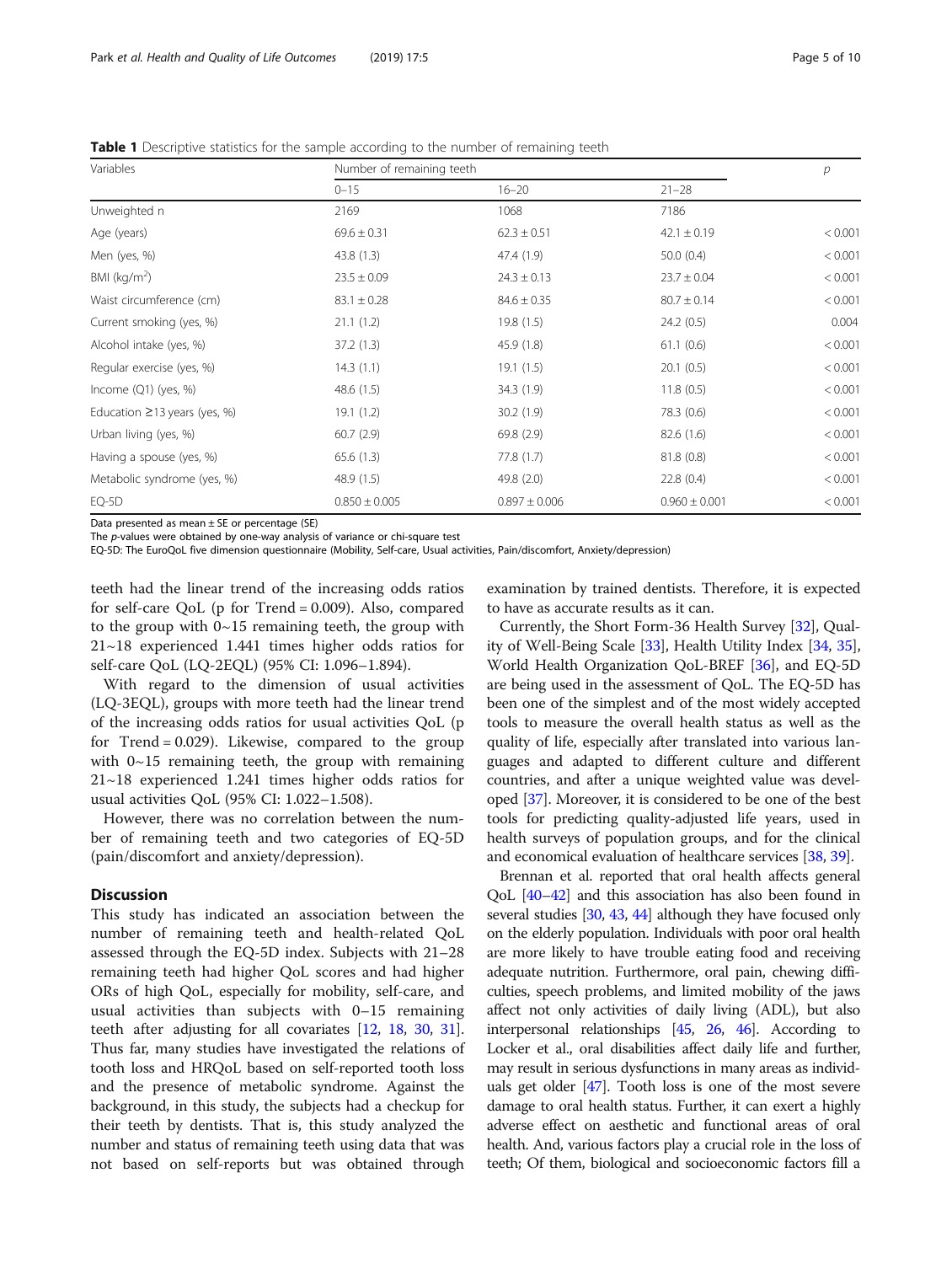<span id="page-5-0"></span>Table 2 The average number of teeth according to EQ-5D<sup>a</sup>

| 5 categories of EQ-5D <sup>a</sup>                         | Number of<br>remaining teeth | р       |
|------------------------------------------------------------|------------------------------|---------|
| Mobility                                                   |                              | < 0.001 |
| G1. I have no problems walking about                       | $25.51 \pm 0.06$             |         |
| G2. I have some problems walking about                     | $19.66 \pm 0.22$             |         |
| G3. I am confined to bed                                   | $14.71 \pm 1.21$             |         |
| Self-care                                                  |                              | < 0.001 |
| G1. I have no problem with self-care                       | $25.03 \pm 0.07$             |         |
| G2. I have some problem with washing<br>or dressing myself | $17.47 \pm 0.49$             |         |
| G3. I am unable to wash or dress myself                    | $13.18 \pm 1.59$             |         |
| Usual activities                                           |                              | < 0.001 |
| G1. I have no problem performing my<br>usual activities    | $25.24 \pm 0.06$             |         |
| G2. I have some problem performing<br>my usual activities  | $19.46 \pm 0.28$             |         |
| G3. I am unable to perform my usual<br>activities          | $15.47 \pm 0.85$             |         |
| Pain/discomfort                                            |                              | < 0.001 |
| G1. I have no pain or discomfort                           | $25.29 \pm 0.07$             |         |
| G2. I have moderate pain or discomfort                     | $23.26 \pm 0.15$             |         |
| G3. I have extreme pain or discomfort                      | $17.70 \pm 0.52$             |         |
| Anxiety/depression                                         |                              | < 0.001 |
| G1. I am not anxious or depressed                          | $24.92 \pm 0.07$             |         |
| G2. I am moderately anxious or depressed                   | $23.60 \pm 0.18$             |         |
| G3. I am extremely anxious or depressed                    | $20.40 \pm 0.97$             |         |

Data presented as mean ± SE

The  $p$ -values were obtained by analysis of variance

EQ-5D: The EuroQoL five dimension questionnaire

large and significant part of tooth loss-related oral health [[46](#page-8-0)]. Generally, individuals' state of health is strongly affected by their socioeconomic status. And as with all diseases, socioeconomically disadvantaged groups will be more at risk than others and will be placed under unfavorable conditions in health care, as well. The same goes for oral health. As constantly mentioned in this article, differences in the number of teeth can lead to different HRQoL; The more teeth they have, the higher their QoL will be and the higher income they have, the more teeth they have [[12](#page-8-0), [13](#page-8-0), [17](#page-8-0), [18\]](#page-8-0). In other words, individuals on higher incomes will invest more time and money in their proper and enough dental care. And as they have more teeth, they can enjoy a more variety of food. Given that food intake fills a large part of their life, those with more teeth would live life at a higher level. This will be mentioned later once again.

Han and Yom [\[31](#page-8-0)] and Miura et al. [[48](#page-8-0)] found a correlation between oral health and ADL in the elderly population living in rural areas and Catović et al. [\[49\]](#page-8-0) discovered that old people who had trouble engaging in ADL were more likely to have poorer oral health. These results propose that oral health is associated with activities bidirectionally. However, a study by Naito et al. [[50\]](#page-8-0) found that oral health did not affect ADL of senior citizens in nursing facilities and Fontanive et al. [\[22\]](#page-8-0) did not find any associations between the number of remaining teeth and components of QoL. Under the circumstances, more studies are needed to build up a stronger relationship between oral health and QoL, especially in elderly populations.

The mechanism in the relationship between the number of remaining teeth and QoL can be explained by morbidity. In this study, subjects with metabolic syndrome had fewer teeth than those without it. Research conducted in Korea and Finland has pointed out that chronic diseases like diabetes are associated with tooth loss and other dental issues, leading to a lower QoL, [\[51,](#page-8-0) [52](#page-8-0)] based on the assumption from the studies that metabolic syndrome

**Table 3** Odd ratios for the number of remaining teeth to each component of the EQ-5D

| Number<br>of teeth |                                      | Odds ratio (95% CI) <sup>b</sup> |                   |                   |                   |                    |  |  |
|--------------------|--------------------------------------|----------------------------------|-------------------|-------------------|-------------------|--------------------|--|--|
|                    | $EO-5Da$<br>Total score <sup>c</sup> | Mobility                         | Self-care         | Usual activity    | Pain/discomfort   | Anxiety/depression |  |  |
| $0 - 15$           | $0.912 \pm 0.007$                    |                                  |                   |                   |                   |                    |  |  |
| $16 - 20$          | $0.934 \pm 0.007$                    | 1.150                            | .238              | 1.139             | 1.133             | 0.915              |  |  |
|                    |                                      | $(0.914 - 1.446)$                | $(0.914 - 1.446)$ | $(0.877 - 1.480)$ | $(0.902 - 1.424)$ | $(0.685 - 1.223)$  |  |  |
| $21 - 28$          | $0.944 \pm 0.004$                    | 1.256                            | .441              | .241              | 1.160             | 0.851              |  |  |
|                    |                                      | $(1.056 - 1.495)$                | $(1.056 - 1.495)$ | $(1.022 - 1.508)$ | $(0.990 - 1.360)$ | $(0.679 - 1.066)$  |  |  |
| P for trend        | < 0.001                              | 0.011                            | 0.009             | 0.029             | 0.073             | 0.164              |  |  |

The  $p$ -values were obtained by multiple logistic regression analysis

 $a$ defined as G1 and reference group (G2 + G3) (Grade 1: no problems; Grade 2: some problems; Grade 3: severe problem),

b Adjusted for age, sex, body mass index, smoking, drinking, exercise, income, education, and metabolic syndrome

c EQ-5D index was calculated according to the weight of Center for Disease Control and Prevention in Korea. The total of index five items is converted to 15 points (highest score) making the total score 1

EQ-5D; The EuroQoL five-dimension questionnaire, and CI; confidence interval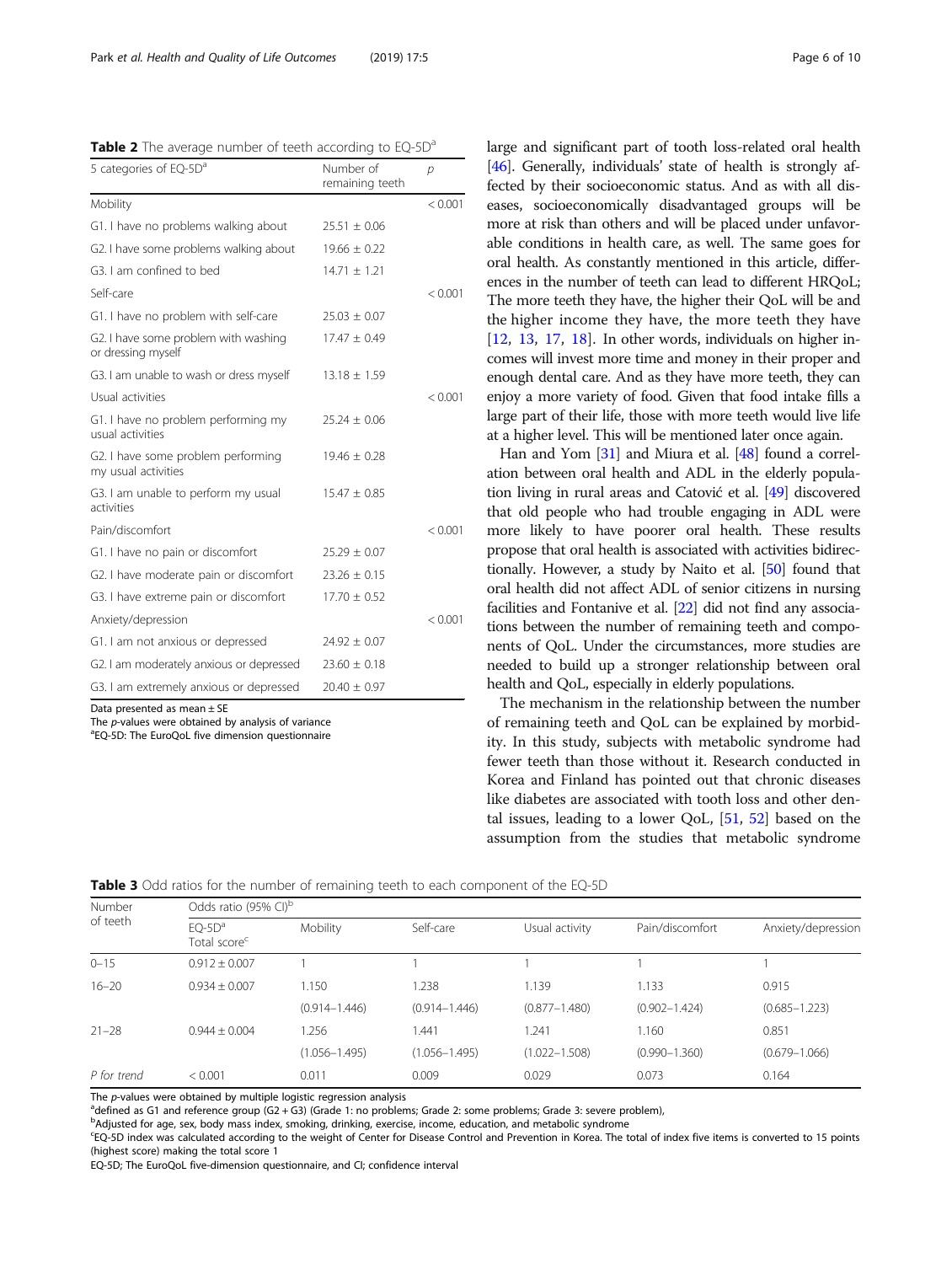affects the relationship between the QoL and remaining teeth. Metabolic syndrome was set as a control variable in multiple logistic regression analysis.

The number of remaining teeth and low QoL with or without metabolic syndrome are shown in the Appendix table. Subjects with metabolic syndrome had a fewer number of teeth compared to those who did not have it (22.8 vs. 25.7, respectively) and they showed a higher proportion of the low QoL at all five dimensions of EQ-5D than subjects without metabolic syndrome (all  $p < .001$ ).

Loesche [[53\]](#page-8-0) and Buhlin et al. [\[54\]](#page-8-0) also found that arteriosclerosis reduces the blood and oxygen supply available to periodontal tissues, leading to periodontal disease and, in severe cases, to tooth loss. Moreover, limitations on consuming some types of food and reduction in the amount of food may cause tooth loss by undernourishment. Chewing Difficulty on food could also have a direct impact on QoL by eliminating the happiness derived from the consumption of a meal, especially for the elderly [\[55,](#page-8-0) [56\]](#page-8-0). Furthermore, tooth loss could also influence pronunciation and aesthetics, which in turn could promote a sense of social isolation as individuals choose to avoid normal social activities and interpersonal relationships [\[12](#page-8-0), [57](#page-8-0), [58\]](#page-8-0).

Inversely, some studies showed that replacing a patient's missing tooth with an artificial one improves their QoL. The use of a full set of dentures enhances the ability to chew and improves health-related QoL [[59](#page-8-0)–[61](#page-9-0)]. Therefore, given these, we postulated that there were bidirectional relationships between the number of remaining teeth and QoL.

This study, however, did not find a significant association between the number of remaining teeth and pain/ discomfort or anxiety/depression. In fact, most previous studies [\[31](#page-8-0), [48\]](#page-8-0) pointed out that the oral status and the quality of emotional life of the elderly were associated with pain, anxiety, and depression. The differences between aforementioned studies and the present study may be a result of the different inclusion criteria such as age, some specific diseases, and the sample size, so precisely designed studies are needed for this issue in the future.

Strictly speaking, this study has some limitations. First, this is a cross-sectional-designed study. Therefore, it is ber of remaining teeth and QoL. Second, difficulty in chewing is closely linked to the lack of opposing pairs in the upper and lower jaws, so future research should also examine whether the subjects have opposing pairs of teeth. Third, for we only included Korean adults, the result of this study is hard to be generalized to other ethnicities. Fourth, the data are from the 5th edition of the survey, so they are a little old. That means we could not include the recent trend. Fifth, the Qol is greatly influenced not only by the number of remaining teeth but by the distribution of lost teeth. However, we could not put the information on the distribution of lost teeth in our study.

Despite these limitations, this study has some strengths. It is the first study to verify the association between the number of remaining teeth and health-related QoL of representative Korean adults after controlling for a number of potentially confounding variables. This study also analyzed the number of remaining teeth using data that was not based on self-assessment but was collected directly by dentists during a clinical dental examination of their patients.

## Conclusion

The number of remaining teeth was associated with QoL, and subjects who had more teeth obtained higher QoL scores. High QoL was especially associated with the components of EQ-5D such as mobility, self-care, and daily living. The group of more remaining teeth showed a high quality of life especially in relation to activity. Thus, it was proven that the more the remaining teeth, the higher the quality of life because there were more movements.

Further studies are needed to prove the causal relationship between the number of remaining teeth and QoL, while also considering the number of opposing pairs and the presence of artificial teeth, such as implants. In addition, it is necessary to investigate the correlation between the loss of tooth position and quality of life. Last but not least, we suggest that we study the physiological mechanism of tooth loss in detail by examining the relationship between metabolic syndrome and remaining teeth.

## Appendix

Table 4 The number of remaining teeth and the proportion of low quality of life<sup>a</sup> with or without metabolic syndrome

| Metabolic<br>syndrome | Number         | EQ-5D components |           |                  |                 |                    |  |
|-----------------------|----------------|------------------|-----------|------------------|-----------------|--------------------|--|
|                       | of teeth       | <b>Mobility</b>  | Self-care | Usual activities | Pain/discomfort | Anxiety/depression |  |
| Yes                   | $22.8 \pm 0.1$ | 22.4(0.7)        | 6.4(0.4)  | 13.8(0.6)        | 27.9(0.9)       | 13.0(0.6)          |  |
| No                    | $25.7 \pm 0.1$ | 8.0(0.3)         | 2.0(0.2)  | 4.8(0.3)         | 17.3 (0.5)      | 9.2(0.3)           |  |
|                       | < 0.001        | < 0.001          | < 0.001   | < 0.001          | < 0.001         | < 0.001            |  |

Data presented as mean  $\pm$  SE or percentage (SE)

The  $p$ -values were obtained by t-test or chi-square test

 $^{a}$ defined as G2 + G3 (Grade 1: no problems; Grade 2: some problems; Grade 3: severe problem)

EQ-5D; The EuroQoL five-dimension questionnaire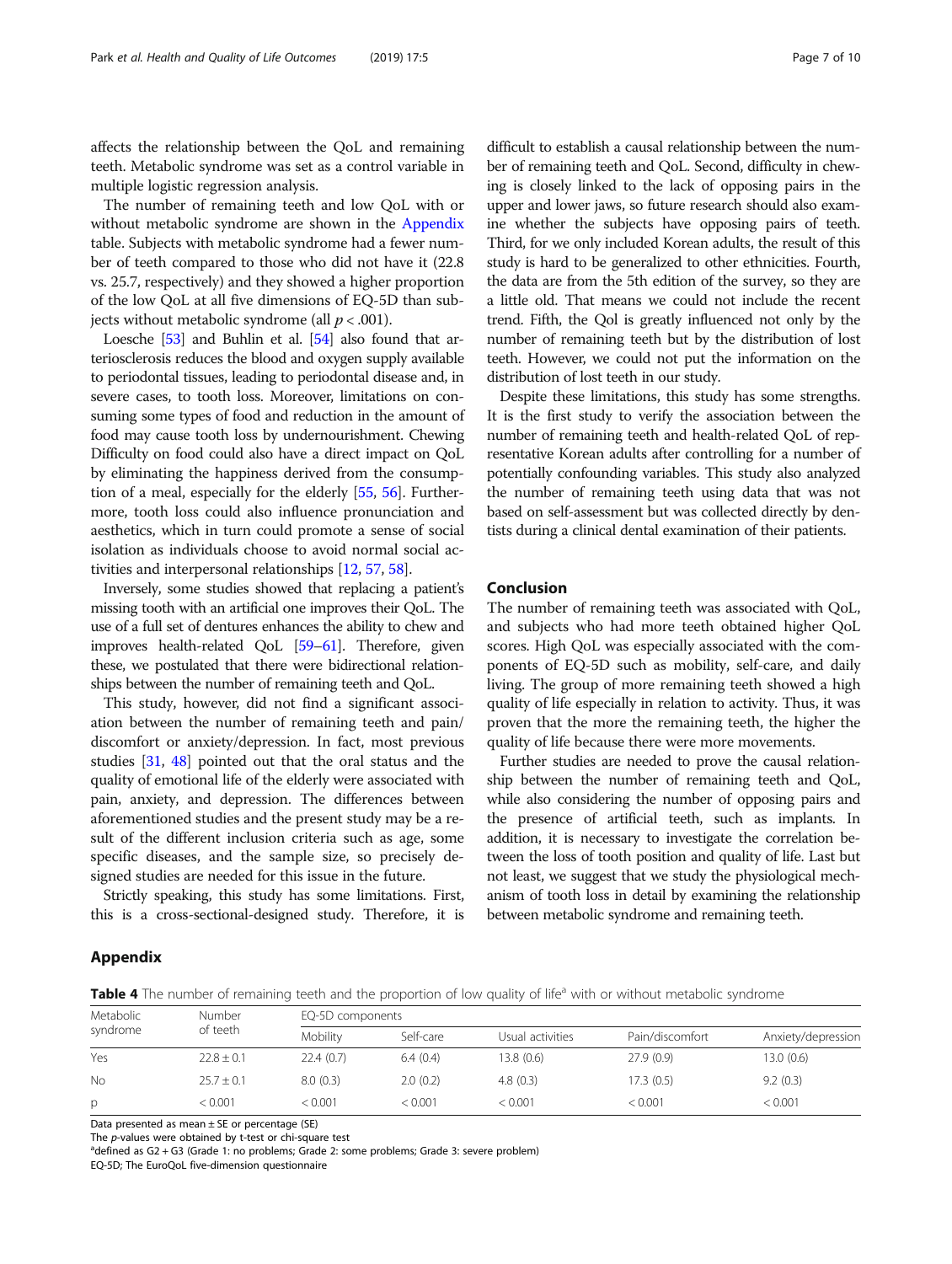## <span id="page-7-0"></span>Table 5 Odd ratios for the general characteristics to each component of the EQ-5D

| Odds ratio (95% CI)       |                |                |                |                 |                    |  |
|---------------------------|----------------|----------------|----------------|-----------------|--------------------|--|
|                           | Mobility       | Self-care      | Usual activity | Pain/discomfort | Anxiety/depression |  |
| Age                       | 0.957          | 0.941          | 0.957          | 0.982           | 0.991              |  |
|                           | (0.949, 0.965) | (0.93, 0.953)  | (0.949, 0.965) | (0.977, 0.987)  | (0.984, 0.997)     |  |
| Men                       | 0.595          | 0.839          | 0.701          | 0.582           | 0.428              |  |
|                           | (0.512, 0.692) | (0.648, 1.087) | (0.579, 0.849) | (0.518, 0.654)  | (0.361, 0.509)     |  |
| BMI                       | 0.936          | 0.989          | 0.984          | 0.975           | 0.997              |  |
|                           | (0.915, 0.958) | (0.957, 1.022) | (0.96, 1.008)  | (0.959, 0.992)  | (0.975, 1.019)     |  |
| smoking                   | 0.708          | 0.622          | 0.701          | 0.86            | 0.746              |  |
|                           | (0.579, 0.865) | (0.458, 0.843) | (0.554, 0.887) | (0.74, 1)       | (0.61, 0.911)      |  |
| Alcohol                   | 1.315          | 1.261          | 1.339          | 1.147           | 1.109              |  |
|                           | (1.131, 1.528) | (1, 1.59)      | (1.14, 1.574)  | (1.028, 1.279)  | (0.957, 1.284)     |  |
| exercise                  | 1.065          | 1.126          | 0.958          | 0.961           | 0.969              |  |
|                           | (0.909, 1.247) | (0.835, 1.519) | (0.793, 1.159) | (0.847, 1.091)  | (0.823, 1.142)     |  |
| Income $(Q1)$             | 0.548          | 0.521          | 0.412          | 0.616           | 0.495              |  |
|                           | (0.474, 0.634) | (0.397, 0.684) | (0.348, 0.488) | (0.545, 0.695)  | (0.418, 0.587)     |  |
| Education $\geq$ 13 years | 2.464          | 1.709          | 2.169          | 1.548           | 1.272              |  |
|                           | (2.078, 2.922) | (1.269, 2.303) | (1.772, 2.655) | (1.359, 1.762)  | (1.063, 1.523)     |  |
| spouse                    | 0.838          | 0.734          | 0.734          | 0.894           | 0.91               |  |
|                           | (0.729, 0.964) | (0.587, 0.917) | (0.624, 0.862) | (0.791, 1.01)   | (0.775, 1.069)     |  |

The p-values were obtained by multiple logistic regression analysis

Adjusted for age, sex, body mass index, smoking, drinking, exercise, income, education, and metabolic syndrome

EQ-5D; The EuroQoL five-dimension questionnaire

#### Abbreviations

ADL: Activities of daily living; BMI: Body Mass Index; EQ-5D: Euro-Qol-5 dimension; KNHANES: Korean National Health and Nutrition Examination Survey; QoL: Quality of life; WC: Waist circumference

#### Acknowledgments

The authors thank the Korea Centers for Disease Control and Prevention for providing the data.

#### Funding

This study was not funded.

#### Availability of data and materials

The datasets generated during and/or analyzed during the current study are available in the Korea Centers for Disease Control and Prevention repository [<http://knhanes.cdc.go.kr>]. The datasets generated during and/or analyzed during the current study are also available from the corresponding author upon reasonable request.

#### Authors' contributions

Y.H. Kim designed the study, analyzed the data, wrote the manuscript, and performed critical analysis of the manuscript. H.E. Park designed the study, analyzed the data, wrote the manuscript, and performed critical analysis of the manuscript. H.Y. Song designed the study, analyzed the data, and performed critical analysis of the manuscript. K.D. Han performed statistical analyses and designed the study. K.H. Cho conceived the study and performed critical analysis of the manuscript. All authors read and approved the final manuscript.

#### Ethics approval and consent to participate

The KNHANES received annual deliberation and approval from the institutional review board of the Korea Centers for Disease Control and Prevention (2010- 02CON-21-C 2011-02CON-06-C 2012-01EXP-01-2C), and all participants provide written consent.

#### Consent for publication

Not applicable

#### Competing interests

The authors declare that they have no competing interests.

#### Publisher's Note

Springer Nature remains neutral with regard to jurisdictional claims in published maps and institutional affiliations.

#### Author details

<sup>1</sup>Graduate School of Nursing, Korea University College of Nursing, Seoul, South Korea. <sup>2</sup>Department of Nursing, Suwon Women's University, 72 Onjeong-ro, Gwonseon-gu, Suwon, Gyeonggi, South Korea. <sup>3</sup>Graduate School of Nursing, Ewha Womans University of Korea, Seoul, South Korea. 4 Department of Medical Statistics, Catholic University College of Medicine, Seoul, South Korea. <sup>5</sup>Department of Family Medicine, Korea University College of Medicine, Korea University Anam Hospital, 73 Inchon-ro, Seongbuk-gu, Seoul 02841, South Korea.

#### Received: 19 December 2017 Accepted: 2 January 2019 Published online: 09 January 2019

#### References

- 1. Korea National Institute of Special Education. The dictionary of special education. Seoul: How; 2009.
- 2. Spilker B, Revicki DA. Taxonomy of quality of life. In: Spilker B, editor. Quality of life and Pharmacoeconomics in clinical trials. Philadelphia: Lipincott-Raven; 1996. p. 25–31.
- 3. Wilson IB, Cleary PD. Linking clinical variables with health-related quality of life: a conceptual model of patient outcomes. JAMA. 1995;27:59–65.
- 4. Burström K, Johannesson M, Diderichsen F. Swedish population health-related quality of life results using the EQ-5D. Qual Life Res. 2001;10:621–35.
- 5. Wallander JL, Varni JW. Effects of pediatric chronic physical disorders on child and family adjustment. J Child Psychol Psychiatry. 1998;39:29–46.
- 6. The EuroQoL Group. EuroQoL-a new facility for the measurement of healthrelated quality of life. Health Pol. 1990;16:199–208.
- 7. Han MA, Ryu SY, Park J, Kang JG, Kim KS. Health-related quality of life assessment by the EuroQoL-5D in some rural adults. J Prev Med Public Health. 2008;41:173–80.
- 8. Rubin RR, Peyrot M, Rubin RR, Peyrot M. Quality of life and diabetes. Diabetes/Metab Res Rev. 1999;15:205–18.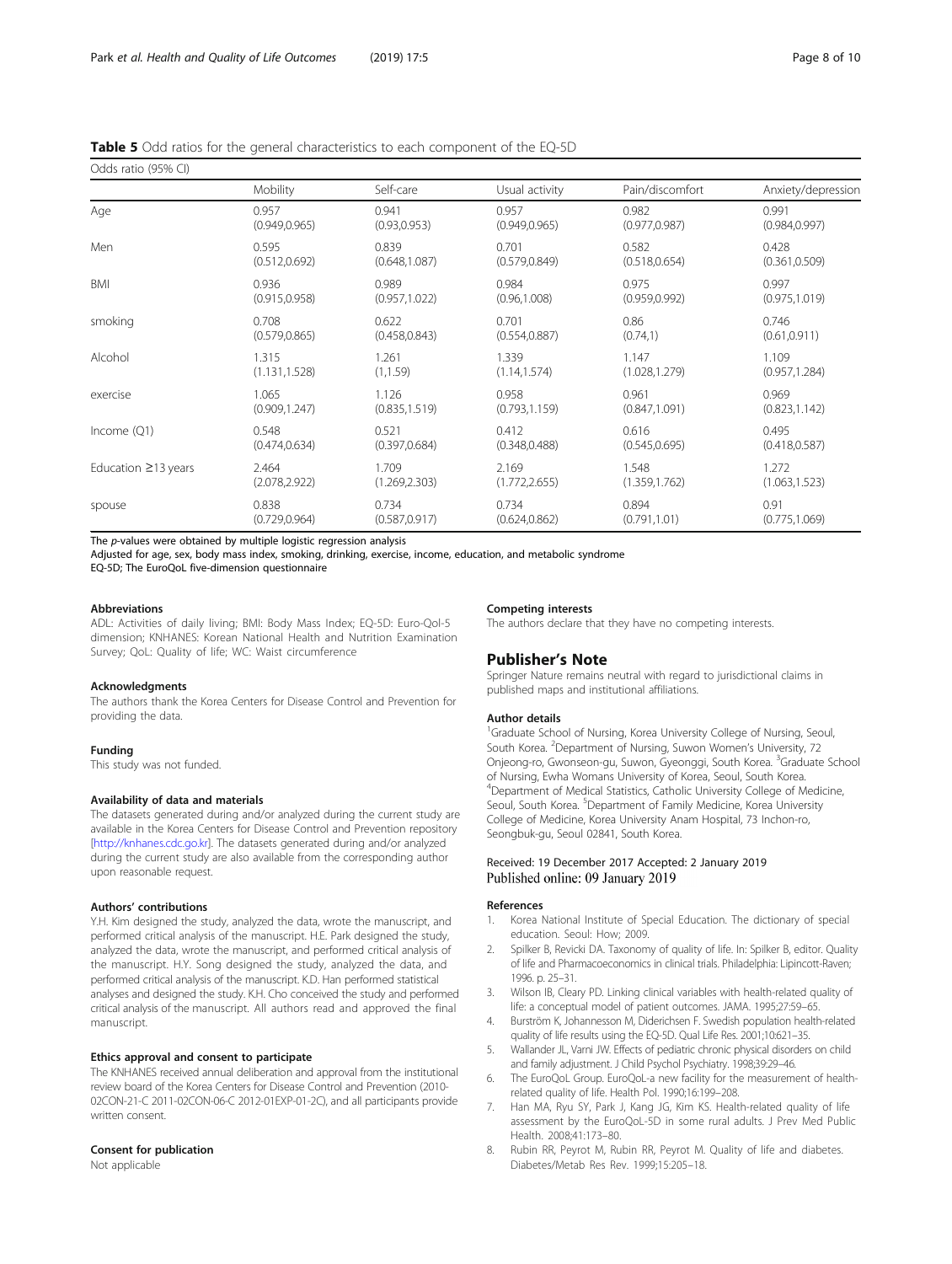- <span id="page-8-0"></span>9. Glasgow RE, Ruggiero L, Eakin EG, Dryfoos J, Chobanian L. Quality of life and associated characteristics in a large national sample of adults with diabetes. Diabetes Care. 1997;20:562–7.
- 10. Zygmuntowicz M, Owczarek A, Elibol A, Chudek J. Comorbidities and the quality of life in hypertensive patients. Pol Arch Intern Med. 2012;122:333–40.
- 11. Willson IB, Cleary PD. Linking clinical variables with health-related quality of life. JAMA. 1995;273:59–65.
- 12. Kim SH, Lim SA, Park SJ, Kim DK. Assessment Oral health-related quality of life using the Oral health impact profile (OHIP). J Korean Acad Oral Health. 2004;28:559–69.
- 13. Ikebe K, Matsuda K-i, Morii K, Wada M, Hazeyama T, Nokubi T, et al. Impact of dry mouth and hyposalivation on oral health-related quality of life of elderly Japanese. Oral Surg, Oral Med, Oral Pathol, Oral Radiol, Endod. 2007; 103:216–22.
- 14. Somsak K, Kaewplung O. The effects of the number of natural teeth and posterior occluding pairs on the oral health-related quality of life in elderly dental patients. Gerodontology 2014 March 6 [Epub]. doi: [https://doi.org/10.](https://doi.org/10.1111/ger.12112) [1111/ger.12112](https://doi.org/10.1111/ger.12112).
- 15. Lawrence HP, Thomson WM, Broadbent JM, Poulton R. Oral health-related quality of life in a birth cohort of 32-year olds. Community Dent Oral Epidemiol. 2008;36:305–16.
- 16. Kim SH, Lim SA, Park SJ, Kim DK. Assessment of Oral health-related quality of life using the Oral health impact profile (OHIP). J Korea Acad Oral Health. 2004;28:559–69.
- 17. Steele JG, Sanders AE, Slade GD, Allen PF, Lahti S, Nuttall N, et al. How do age and tooth loss affect oral health impacts and quality of life? A study comparing two national samples. Community Dent Epidemiol. 2004;32: 107–14.
- 18. Chen Y-F, Yang Y-H, Chen J-H, Lee H-E, Lin Y-C, Ebinger J, et al. The impact of complete dentures on the oral health-related quality of life among the elderly. J Dent Sci. 2012;7:289–95.
- 19. Masood M, Newton T, Bakri NN, Khalid T, Masood Y. The relationship between oral health and oral health-related quality of life among elderly people in the United Kingdom. J of Dentistry. 2017;56:78–83.
- 20. Hugo FN, Hilgert JB, de Sousa Mda L, Cury JA. Oral status and its association with general quality of life in older independent-living south-Brazilians. Community Dent Oral Epidemiol. 2009;37:231–40.
- 21. Akifusa S, Soh I, Ansai T, Hamasaki T, Takata Y, Yohida A, et al. Relationship of number of remaining teeth to health-related quality of life in communitydwelling elderly. Gerodontology. 2005;22:91–7.
- 22. Fontanive V, Abegg C, Tsakos G, Oliveira M. The association between clinical oral health and general quality of life: a population based study of individuals aged 50–74 in southern Brazil. Community Dent Oral Epidemiol. 2013;41:154–62.
- 23. Agarwal DP. Cardioprotective effects of light-moderate consumption of alcohol: a review of putative mechanisms. Alcohol. 2002;37:409–15.
- 24. Oh JY, Yang YJ, Kim BS, Kang JH. Validity and reliability of Korean version of international physical activity questionnaire (IPAQ) short form. J Korean Acad Fam Med. 2007;28:532–41.
- 25. Kim SW, Han K, Kim SY, Park CK, Rhee CK, Yoon HK. The relationship between the number of natural teeth and airflow obstruction: a crosssectional study using data from the Korean National Health and nutrition examination survey. Int. J. Chron. Obstruct. Pulmon. Dis. 2016;11:13–21 [https://](https://doi.org/10.2147/COPD.S94419) [doi.org/10.2147/COPD.S94419](https://doi.org/10.2147/COPD.S94419).
- 26. Laguna L, Sarkar A, Artigas G, Chen J. A quantitative assessment of the eating capability in the elderly individuals. Physiol Behav. 2015;147:274–81.
- 27. Kim SH, Ahn J, Ock M, et al. The EQ-5D-5L valuation study in Korea. Qual Life Res. 2016;25:1845–52.
- 28. Kwon KM, Lee JS, Jeon NE, Kim YH. Factors associated with health-related quality of life in Koreans aged over 50 years: the fourth and fifth Korea National Health and nutrition examination survey. Health Qual Life Outcomes. 2017;15(1):243.
- 29. Chun YH, Kim HR, Han K, Park Y-G, Song HJ, Na K-S. Total cholesterol and lipoprotein composition are associated with dry eye disease in Korean women. Lipids Health Dis. 2013;12:84.
- 30. Lee HO, Kim J. Effects of elder' oral health beliefs and oral health behaviors on their quality of life. J Dent Hyg Sci. 2008;8:57–63.
- 31. Han JH, Yom YH. Effects of eating habits, activities of daily living and health behaviors on oral health related-quality of life in elderly persons. J Korean Acad Fundam Nurs. 2012;19:179–89.
- 32. Brazier J, Roberts J, Deverill M. The estimation of a preference-based measure of health from the SF-36. J Health Econ. 2002;21:271–92.
- 33. Kaplan RM, Anderson JP. A general health policy model: update and application. Health Serv Res. 1998;23:203–35.
- 34. Torrance GW, Feeny DH, Furlong WJ, Barr RD, Zhang Y, Wang Q. Multiattribute utility function for a comprehensive health status classification system: health utilities index mark 2. Med Care. 1996;34:702–22.
- 35. Feeny D, Furlong W, Torrance GW, Goldsmith CH, Zhu Z, DePauw S, et al. Multiattribute and single-attribute utility function the health utility index mark 3 system. Med Care. 2002;40:113–28.
- 36. WHOQoL Group. The World Health Organization quality of life assessment (WHOQoL): position paper from the World Health Organization. Soc Sci Med. 1995;41:1403–9.
- 37. Hoi LV, Chuc NT, Lindholm L. Health-related quality of life, and its determinants, among older people in rural Vietnam. BMC Public Health. 2010;10:549.
- 38. Lang HC, Chuang L, Shun SC, Hsieh CL, Lan CF. Validation of EQ-5D in patients with cervical cancer in Taiwan. Support Care Cancer. 2010;18:1279–86.
- 39. Lee Y-H, Choi J-S, Rhee J-A, Kim J-H. A study on the application of the Korean valuation weights for EuroQoL-5 dimension. Korean J Health Educ Promot. 2009;26:1–13.
- 40. Brennan DS, Teusner DN. Oral health impacts on self-rated general and oral health in a cross-sectional study of working age adults. Community Dent Oral Epidemiol. 2015;43:282–8.
- 41. Brennan DS, Singh KA. Dietary, self-reported oral health and sociodemographic predictors of general health status among older adults. J Nutr. 2012;16:437–41.
- Brennan DS, Singh KA. General health and oral health self-ratings, and impact of oral problems among older adults. Eur J Oral Sci. 2011;119:469–73.
- 43. Back JU. The effect of oral health on total health and quality of life between Korean and Japanese. KPHR. 2012;38:81–98.
- 44. Kandelman D, Petersen PE, Ueda H. Oral health, general health, and quality of life in older people. Spec Care Dent. 2008;28:224–36.
- 45. Cushing AM, Sheiham A, Maizels J. Developing sociodental indicators-the social impact of dental disease. Community Dent Health. 1986;3:3–17.
- 46. Gil-Montoya J, De Mello A, Barrios R, Ganzalez-Moles M, Bravo M. Oral health in the elderly patient and its impact on general well-being: a nonsystematic review. Clin Interv Aging. 2015;10:461–7.
- 47. Locker D, Slade G. Association between clinical and subjective indicators of oral health status in an older adult population. Gerodontology. 1994;11:108–14.
- 48. Miura H, Yamasaki K, Morizaki N, Moriya S, Sumi Y. Factors influencing oral health-related quality of life (OHRQoL) among the frail elderly residing in the community with their family. Arch Gerontol Geriatr. 2010;51:e62–5.
- 49. Catović A, Bergman V, Catić A. Qualitative evaluation of elderly home residents' fixed and removable prostheses in relation to the ADL index. J Dent. 2003;31:3–8.
- 50. Naito M, Kato T, Fujii W, Ozeki M, Yokoyama M, Hamajima N, et al. Effects of dental treatment on the quality of life and activities of daily living in institutionalized elderly in Japan. Arch Gerontol Geriatr. 2010;50:65–8.
- 51. Centers for Disease Control & Prevention Disease Prevention Center Chronic Disease Control Researcher, Seoul National University School of Dentistry Preventive and Public Health Dentistry. The association between periodontitis and systemic disease. <http://cdc.go.kr>. Accessed 25 Apr 2017.
- 52. Sandberg GE, Sandberg HE, Wikblad KF. A controlled study of oral self-care and self-perceived oral health in type 2 diabetic patients. Acta Odontol. 2001;59:28–33.
- 53. Loesche WJ. Periodontal disease as a risk factor for heart disease. Compend Contin Educ Dent. 1994;15:976–91.
- Buhlin K, Gustasson A, Hakansson J. Oral health and cardiovascular disease in Sweden. J Clin Periodontal. 2002;29:254–9.
- 55. Makhija SK, Gilbert GH, Clay OJ, Matthews JC, Sawyer P, Allman RM. Oral health–related quality of life and life-space mobility in community-dwelling older adults. J Am Geriatr Soc. 2011;59:512–8.
- 56. Kwon HG. The baseline study of the denture treatment program for low socio-economic elderly people. The Ministry of Health and Welfare; 2002. [http://www.ndsl.kr/ndsl/commons/util/ndslOriginalView.do?dbt=TRKO&cn=](http://www.ndsl.kr/ndsl/commons/util/ndslOriginalView.do?dbt=TRKO&cn=TRKO201400020409&rn=&url=&pageCode=PG18) [TRKO201400020409&rn=&url=&pageCode=PG18.](http://www.ndsl.kr/ndsl/commons/util/ndslOriginalView.do?dbt=TRKO&cn=TRKO201400020409&rn=&url=&pageCode=PG18) Accessed 28 Apr 2017.
- 57. Cassolato SF, Tumbull RS. Xerostomia: clinical aspects and treatment. Gerodontology. 2003;20:64–77.
- 58. Knapp A. Nutrition and oral health in the elderly. Dent Clin N Am. 1989;33: 109–25.
- Heydecke G, Locker D, Awad MA, Lund JP, Feine JS. Oral and general health-related quality of life with conventional and implant dentures. Community Dent Oral Epidemiol. 2003;31:161–8.